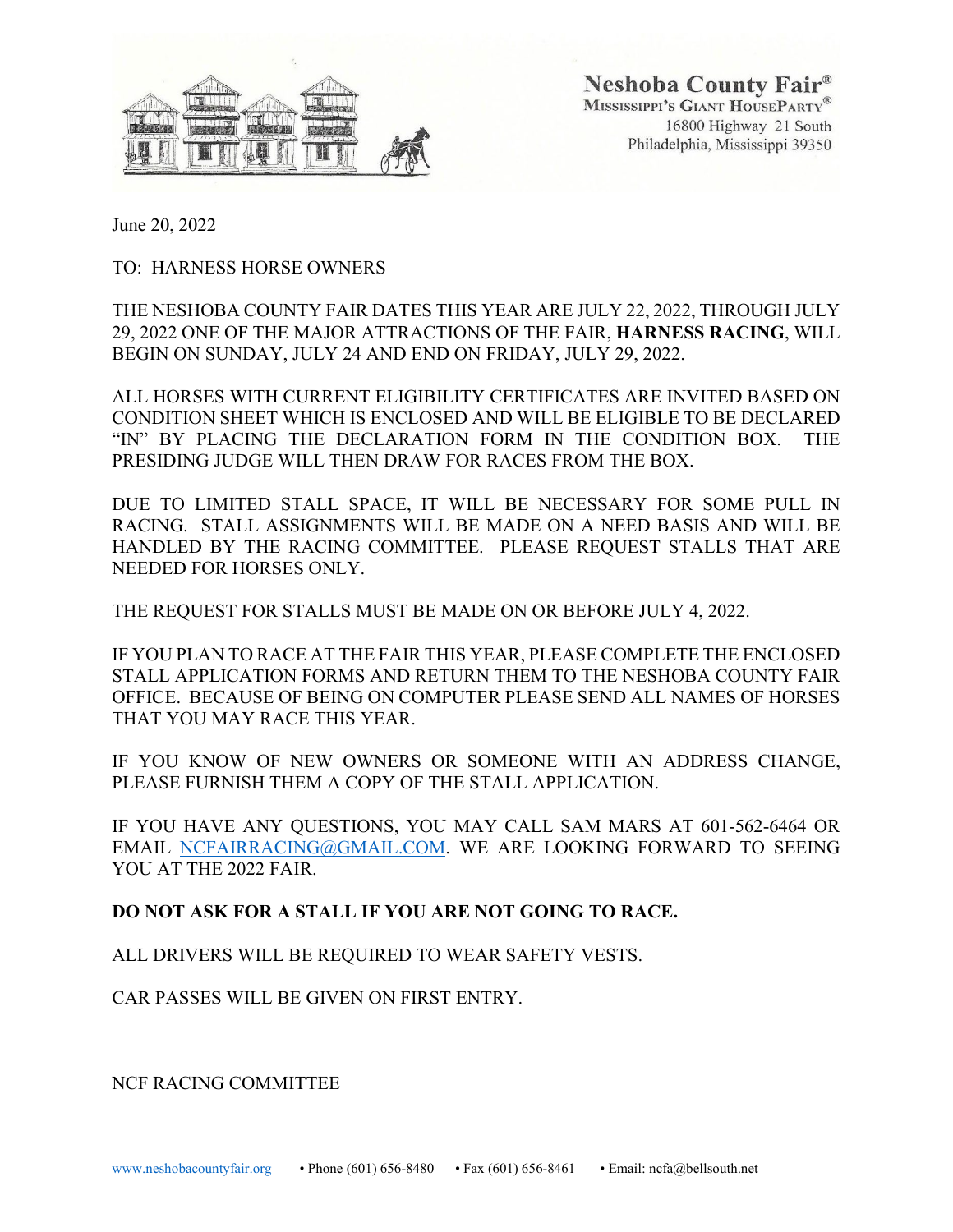## **HARNESS RACING PROGRAM**

Neshoba County Fair – Philadelphia, MS July 24, 2022 – July 29, 2022

### **All Heats Purses pay \$1,000.00 Six Afternoons of Harness Racing – All Weather Half Mile Track, NO INSURANCE PROVIDED**

#### **-SUNDAY-** Post Time 2:00 PM

PACE Three Year Old Under \$1,000.00 L/T PACE Three Year Old Over \$1,000.00 L/T PACE Four Year and Older Over \$2,000.00 L/T PACE Two Year Old Open (may be separated by age, sex, or earnings)

#### **-MONDAY-** Post Time 2:00 PM

PACE Three Year Old Under \$1,500.00 L/T PACE Four Year and Older Under \$5,000.00 L/T TROT FFA (may be separated by age, sex, or earnings)

#### **-TUESDAY-** Post Time 2:00 PM

PACE Maiden Two Year Old PACE Maiden Three Year Old PACE Four Year and Older Over \$2,000.00 L/T

#### **-WEDNESDAY-** Post Time 2:00 PM

TROT FFA (may be separated by age, sex, or earnings) PACE Three Year Old with 1<sup>st 2nd</sup> 3<sup>rd</sup> at Neshoba County Fair 2022 PACE Four Year and Older with 1<sup>st</sup> 2<sup>nd</sup> 3<sup>rd</sup> at Neshoba County Fair 2022

#### **-THURSDAY-** Post Time 2:00 PM

Conditions for this day will be posted after Tuesdays races.

#### **-FRIDAY-** Post Time 1:30 PM

PACE Three Year Old and Older 1<sup>st</sup>  $\& 2<sup>nd</sup>$  Finishers 2 Heats (Time will be used as Preference) PACE Two Year Old Invitational TBA Morris Therrell Invitational TBA Invitation issued after Wednesday's program based upon horse's performance at 2022 NCF.

**CONDITION: U.S.T.A. rules to govern, with exception, 6 to enter, 5 to start. Entrance fee \$30.00 per heat, no refund, and money divided 45-25-15-10-5%. Eligibility is based on lifetime winnings unless stated otherwise. The Association reserves right to postpone, change order of program, or declare off on account of insufficient entries, a class may be substituted for available horses. Horses to be declared in and entrance fee paid by 10 AM day before. The Association will not be responsible for any injury to horses or drivers, but will take every precaution to prevent same. One or more horses may start from the same stable but the judges reserve the right to nominate the second driver. Races will be called at Post Time and started then. The Maximum number of horses per heat – 7. The above conditions are subject to change based on the number of horses entering on a given day by the Race Secretary and Presiding Judge. THE FIRST ENTER FREE WITH A SEASON PASS.**